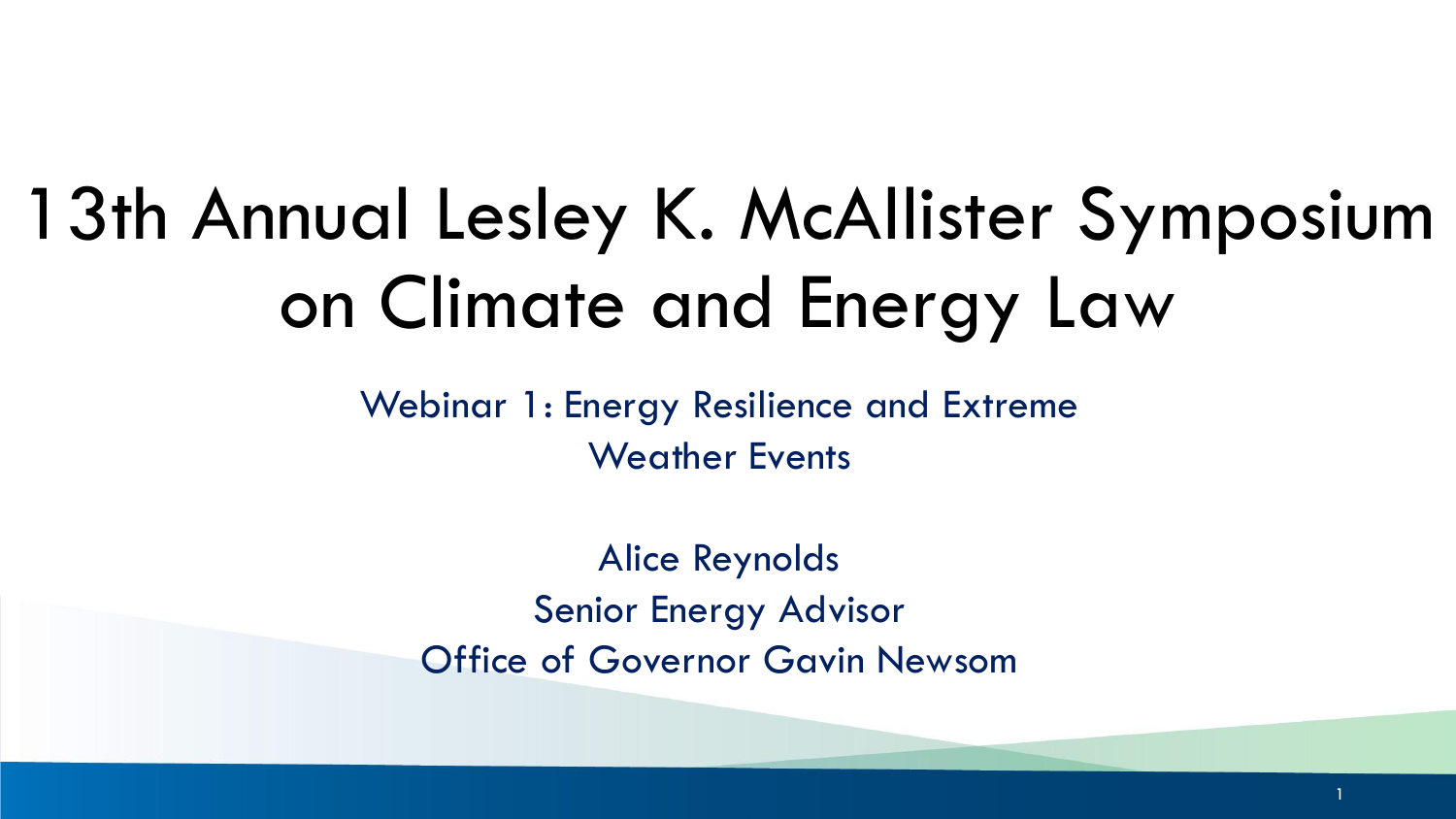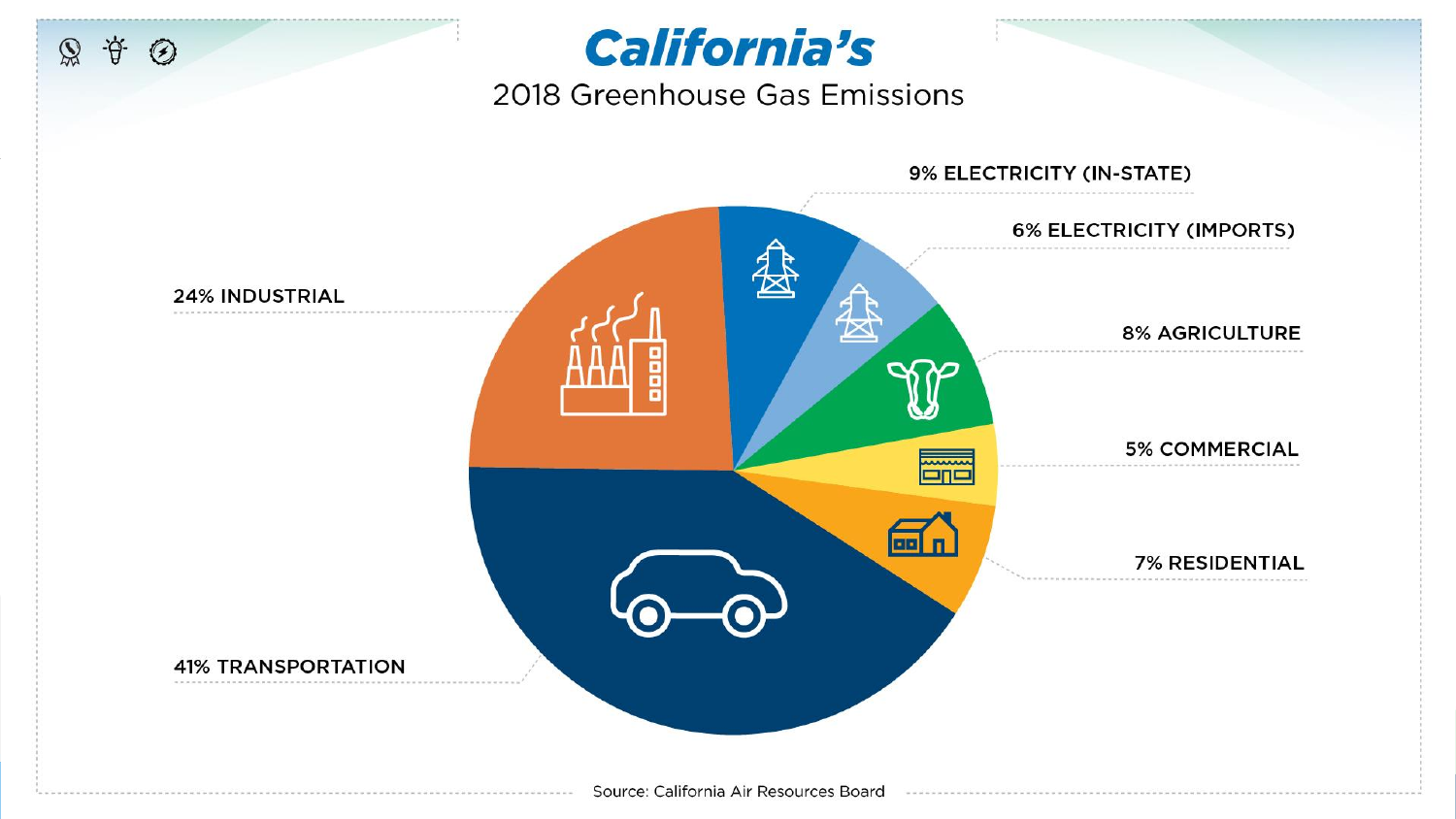### Lessons from 2020 and 2021

- Climate crisis is here
	- Heat waves, drought, fires
	- Historically high volatility of load
- Climate impacts not adequately incorporated into demand and supply modeling
- Net peak period continues to be very tight
	- Imports play a critical role
- The electric system and markets are rapidly transitioning and not enough historical information
	- Diversity of resources is important
- Reliability and equity are key to a clean transition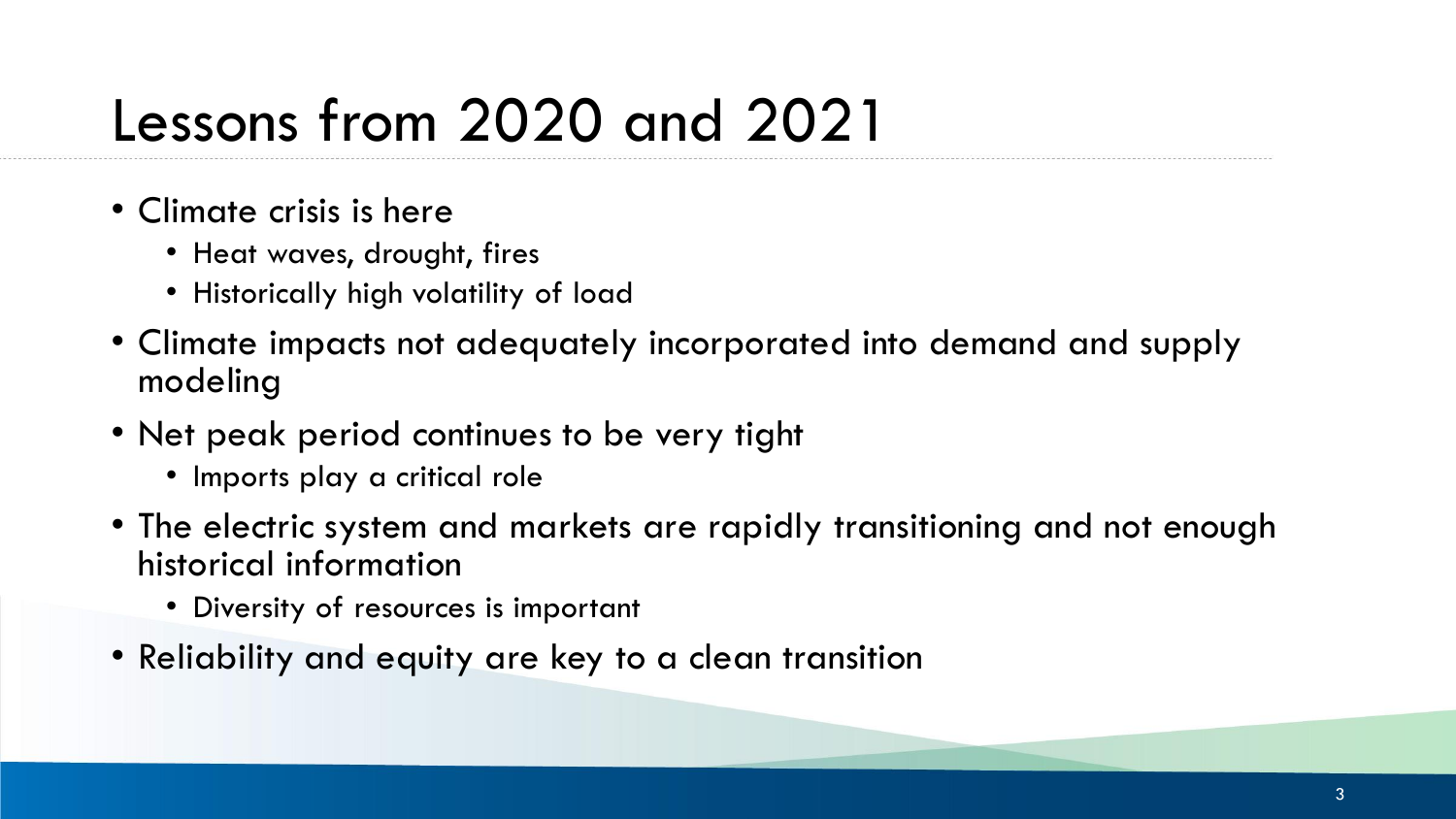### Mid-August 2020 Extreme Heat Event

- Smoke during peak 2020 fire season blocked sunlight, causing solar generation to drop
	- Somewhat offset by lower air conditioning loads.
- High ambient temperatures caused gas generation output to decline.
- Storm patterns reduced wind output during part of the events.
- Likely recurrence of such events compound reliability risks.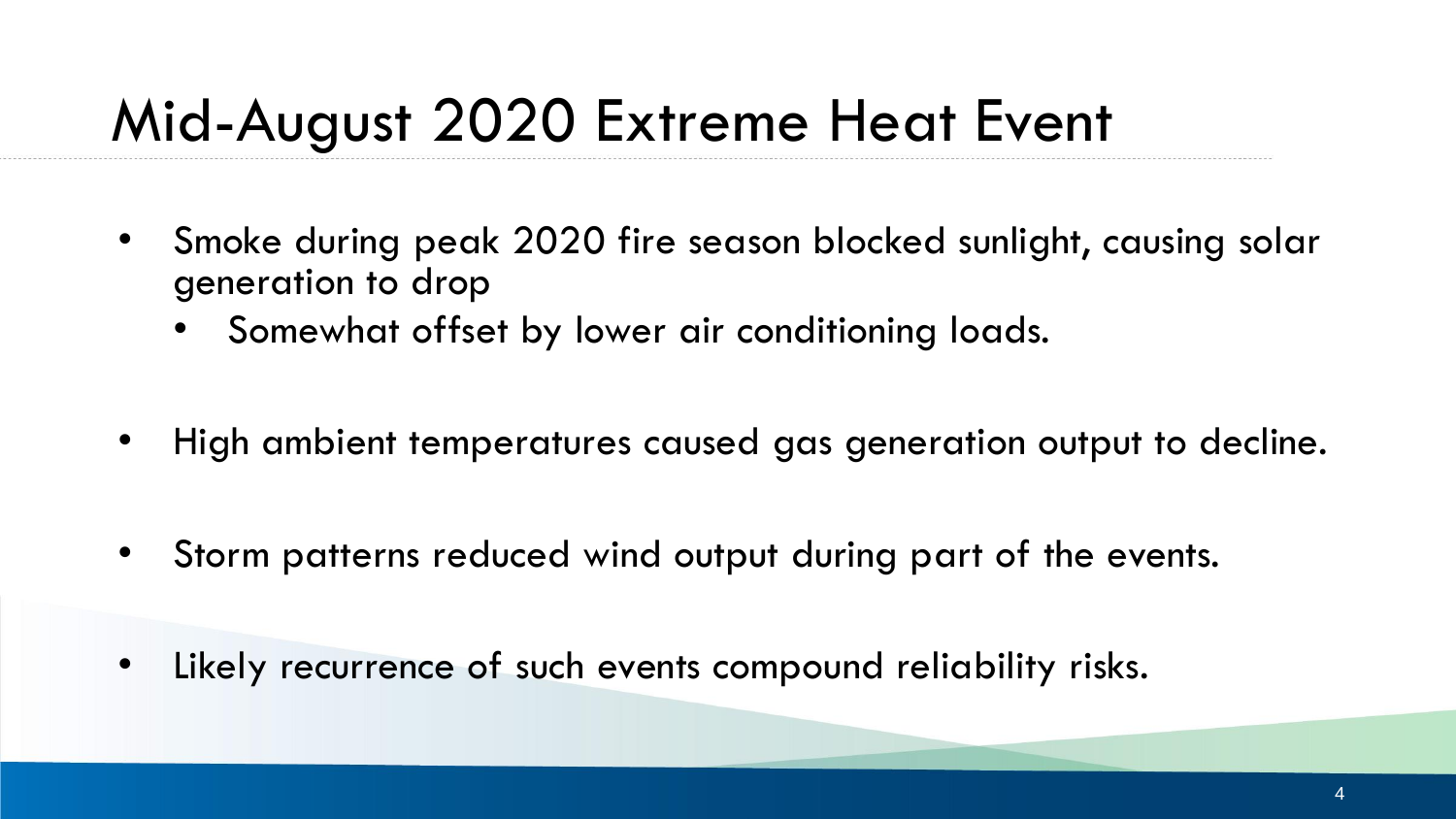### 2021 Extreme Heat Events

• Extreme heat in June and July.

• Transmission infrastructure threatened by wildfire.

• Two Emergency Proclamations from the Governor increased supply and load reduction.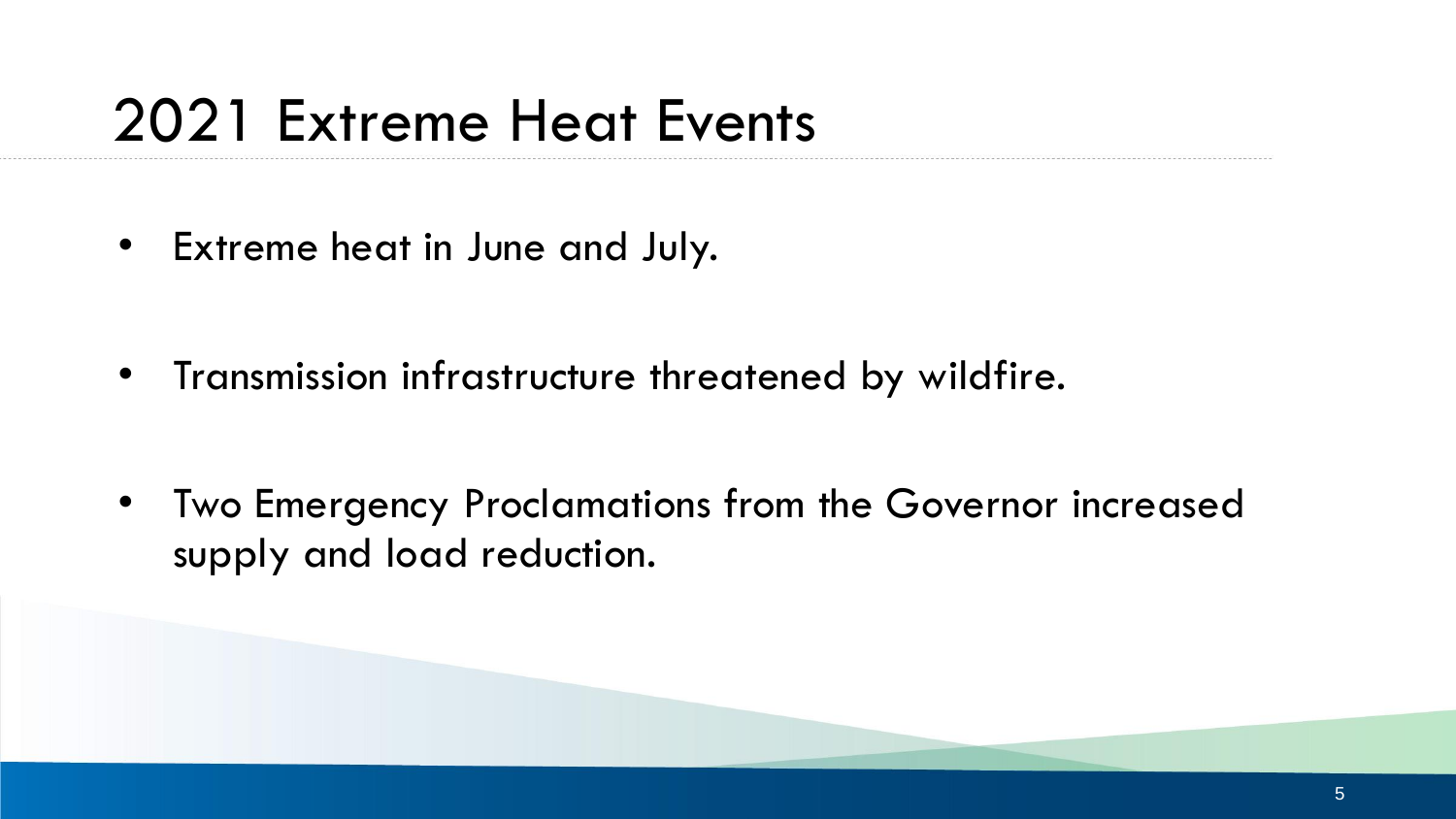#### All Major Import Paths at Risk

- All major import paths cross many miles of high fire-risk areas both inside and outside state boundaries.
- California has some of the largest load centers on the Western Interconnection.
- California relies on imported power for about a third of its load, delivered on hundreds of miles of transmission lines from the Pacific Northwest and the Desert Southwest.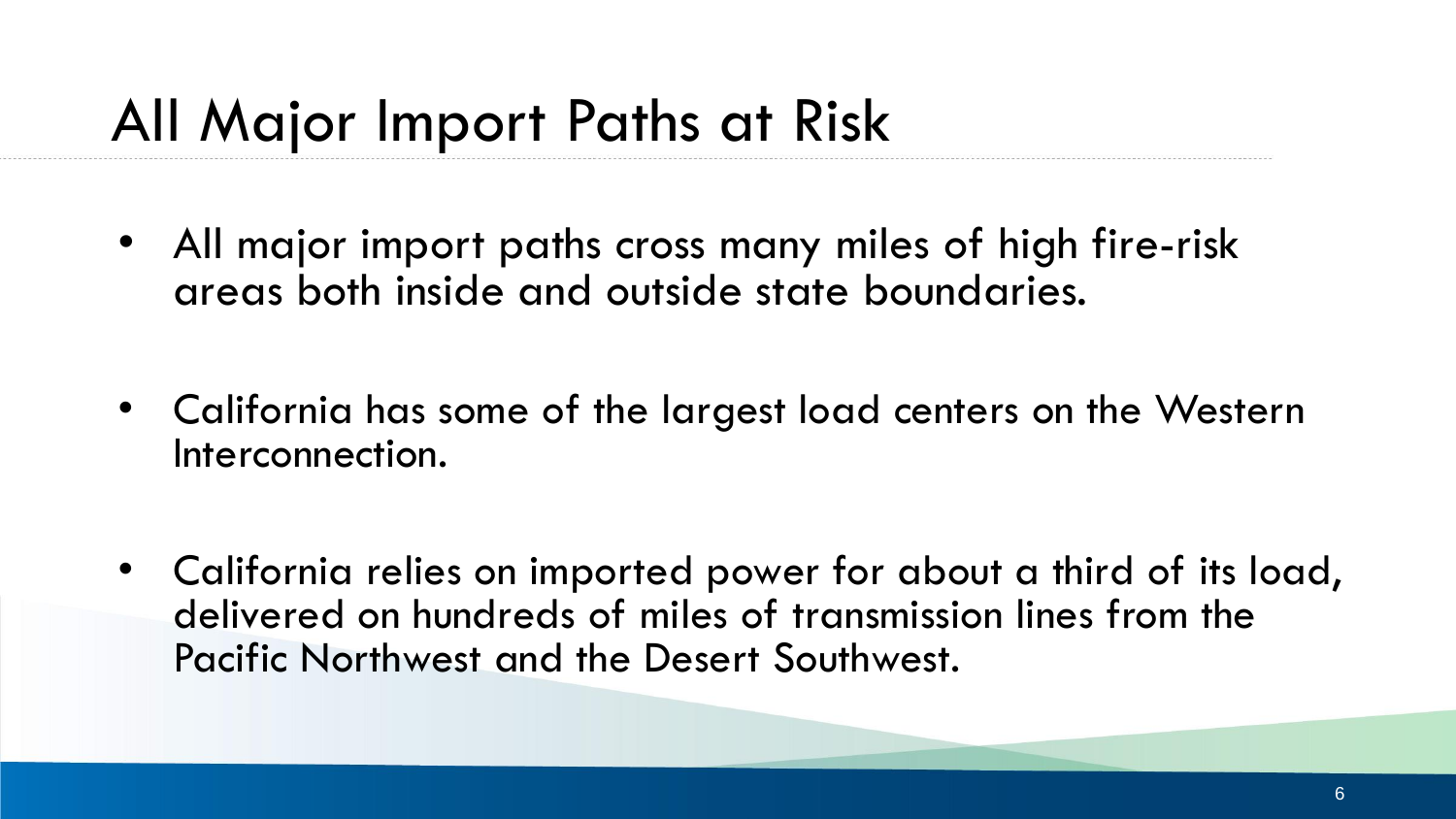#### Reliability Analysis Over Different Planning Horizons

| <b>SB100 Reliability Studies</b><br>- Based on Demand<br><b>Scenarios</b> | <b>IRP Studies</b><br>- Standard is to plan for not<br>to exceed 0.1 (or no more<br>than one outage event in<br>10 years)<br>- Based on Hourly Demand<br><b>Forecast</b><br>- Does not guarantee<br>elimination of outages | Planning and Procurement Timeline (up to 10 years ahead)<br>Resource Adequacy Timeline (up to 3 years ahead)<br><b>Resource Adequacy</b><br><b>Planning</b><br>- Based on <b>Peak demand</b><br>forecast | Contingency Planning (up to<br>1 year ahead)<br><b>Hourly Net-Short Stack</b><br><b>Analysis: estimate shortfall</b><br>under potential extreme<br>demand and supply<br>scenarios & develop<br>contingencies to help<br>significantly reduce<br>potential for a rolling outage |
|---------------------------------------------------------------------------|----------------------------------------------------------------------------------------------------------------------------------------------------------------------------------------------------------------------------|----------------------------------------------------------------------------------------------------------------------------------------------------------------------------------------------------------|--------------------------------------------------------------------------------------------------------------------------------------------------------------------------------------------------------------------------------------------------------------------------------|
|---------------------------------------------------------------------------|----------------------------------------------------------------------------------------------------------------------------------------------------------------------------------------------------------------------------|----------------------------------------------------------------------------------------------------------------------------------------------------------------------------------------------------------|--------------------------------------------------------------------------------------------------------------------------------------------------------------------------------------------------------------------------------------------------------------------------------|

Uncertainties in demand and supply assumptions reduce as we near a planning target date

Planning involves reducing the possibility for potential shortfall as we near a planning target date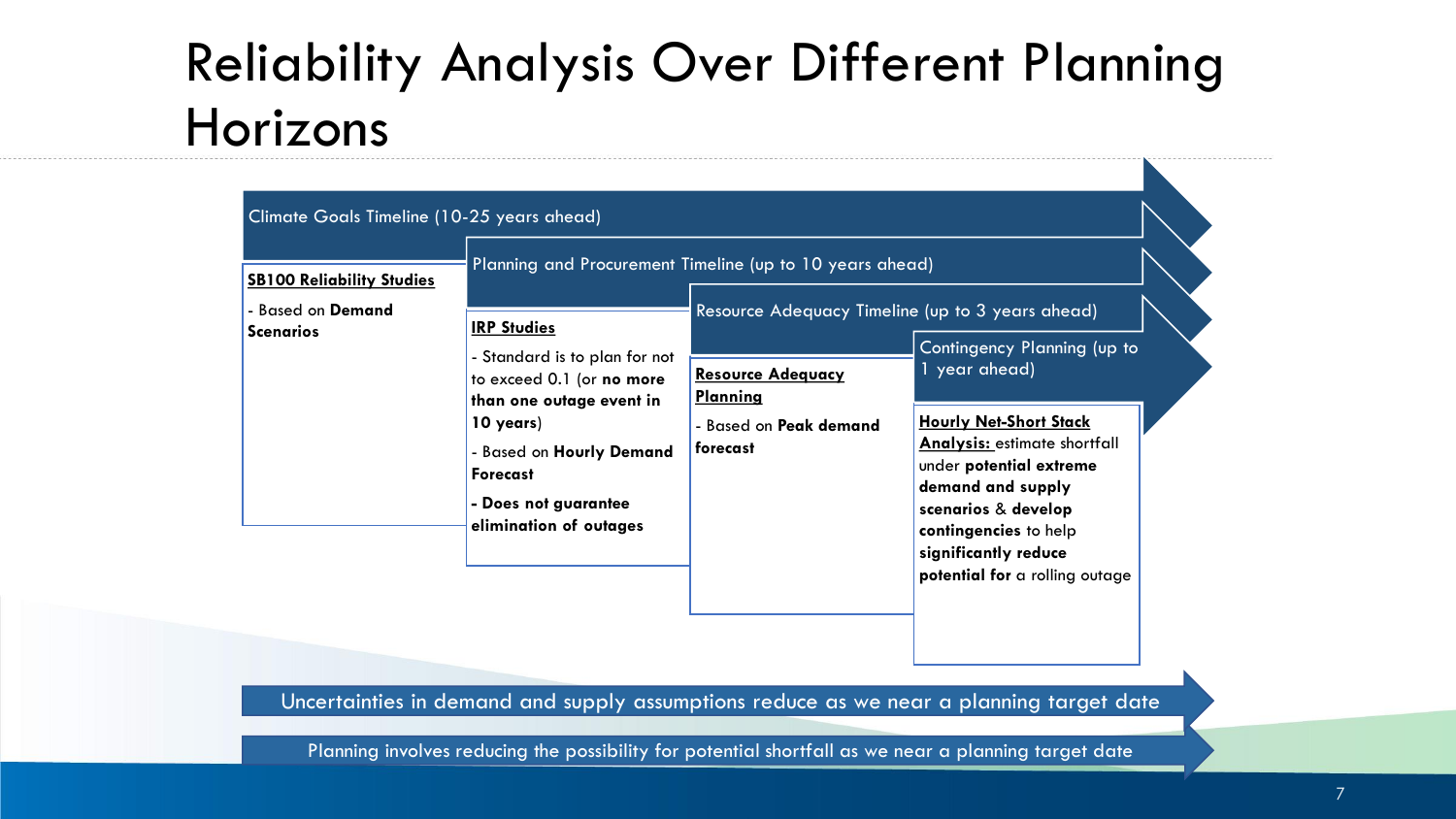### July 30 Emergency Proclamation

- $\bullet$  Created a new incentive program for 2021 that provides direct payments to customers who reduce load during emergencies.
- Waived air quality rules for power plants, ships and certain portable generators through October 31, 2021, only when the CAISO issues a grid warning.
- Provided funding for a program to mitigate air quality impacts from any emergency measures, especially for sensitive populations.
- Facilitated expedited state procurement of emergency generation to be online by October 31, 2021 to address emergency conditions.
- Streamlined approvals for near-term emergency generation and clean energy projects.
- Requested the CPUC to expand and expedite approval of demand response programs.
- Requested the CAISO to take steps to expedite interconnection for critical resources.
- Directed the Energy Commission to identify actions to accelerate achieving the state's 100 percent clean energy mandate.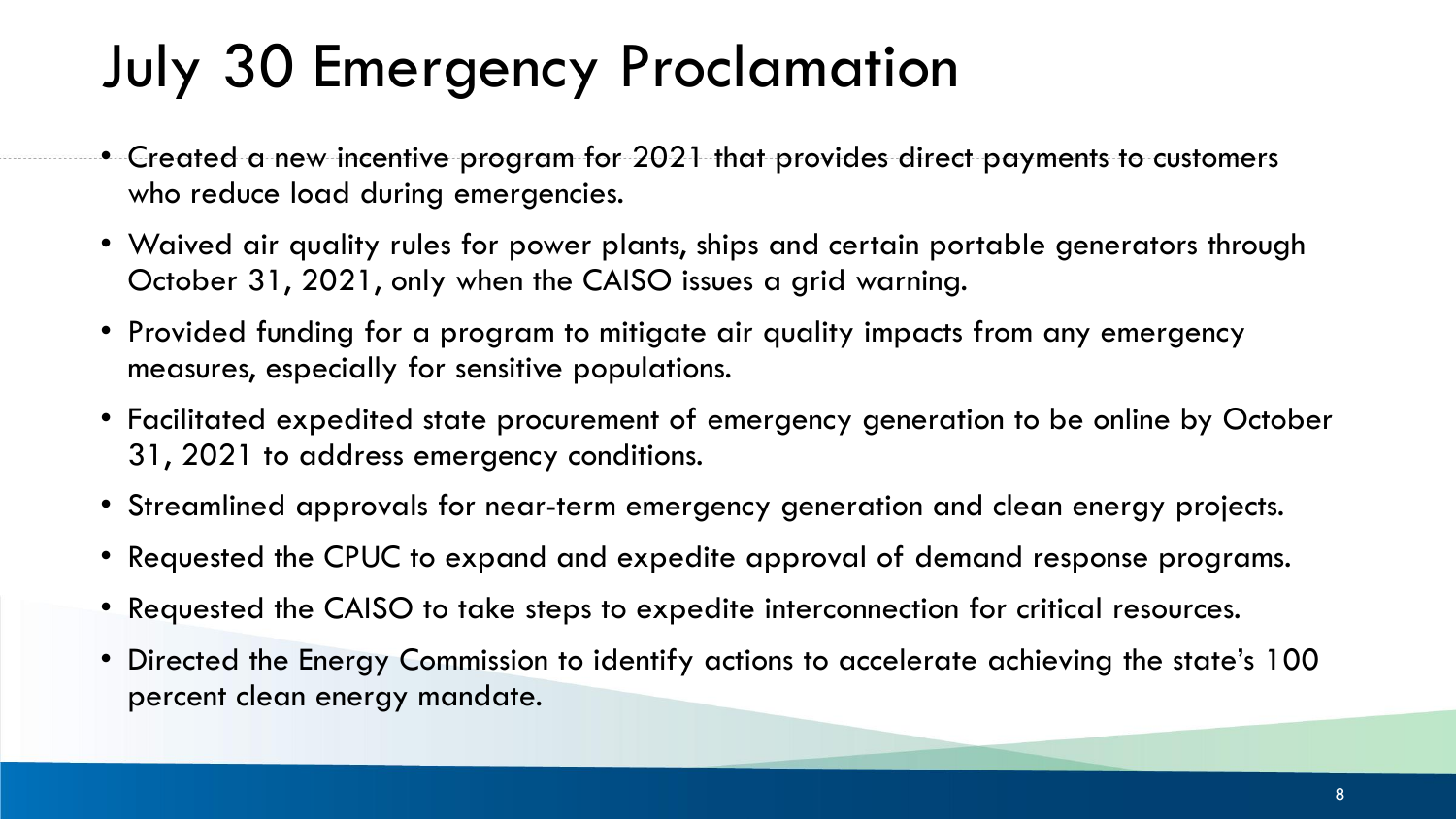### Projected Battery Capacity



9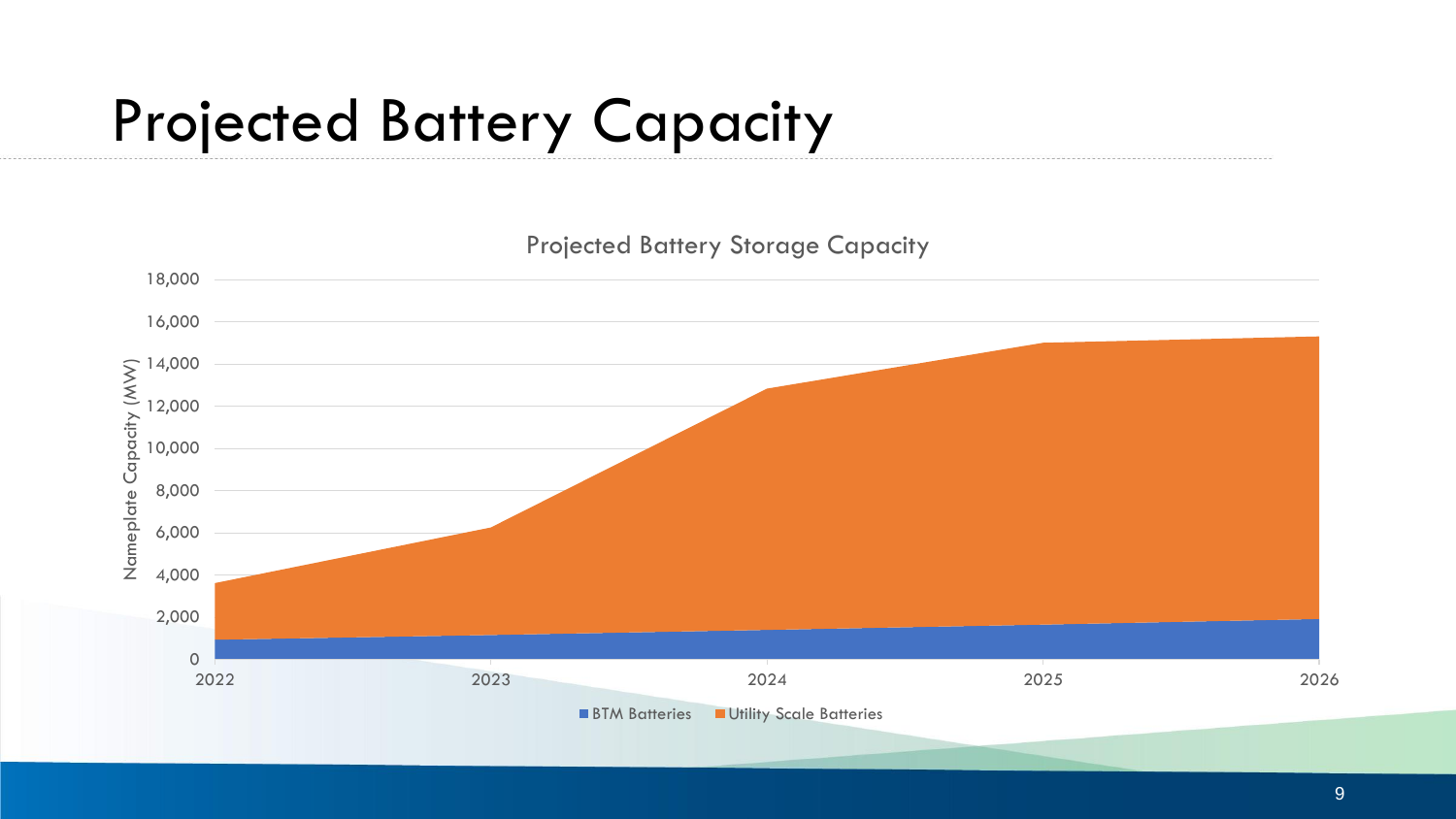### Mid-Term Considerations: 2023-2026

- CPUC 11,500 MW Procurement Order: Critical step for mid term reliability
	- Meets the reliability standards at a system level
	- A significant step toward SB100 goals
	- Large amount of storage to come online and its performance is critical to midterm reliability

| <b>Nameplate (MW)</b>     | 2022           | 2023                     | 2024           | 2025   | 2026   | $2026+$ |
|---------------------------|----------------|--------------------------|----------------|--------|--------|---------|
| Geothermal                | 8              | 26                       | 73             | 86     | 86     | 1,231   |
| <b>Biomass</b>            | 7              | 24                       | 67             | 79     | 79     | 79      |
| <b>Shed DR</b>            | 35             | 114                      | 321            | 381    | 381    | 381     |
| <b>Wind</b>               | 248            | 814                      | 2,286          | 2,714  | 2,714  | 2,714   |
| Solar                     | 800            | 2,619                    | 7,355          | 8,733  | 8,733  | 8,733   |
| <b>Energy Storage 4 h</b> | 960            | 3,145                    | 8,831          | 10,485 | 10,485 | 10,485  |
| <b>Energy Storage 8 h</b> | $\blacksquare$ | $\overline{\phantom{a}}$ | $\blacksquare$ |        |        | 1,279   |
| <b>Total</b>              | 2,058          | 6,742                    | 18,932         | 22,478 | 22,478 | 24,902  |